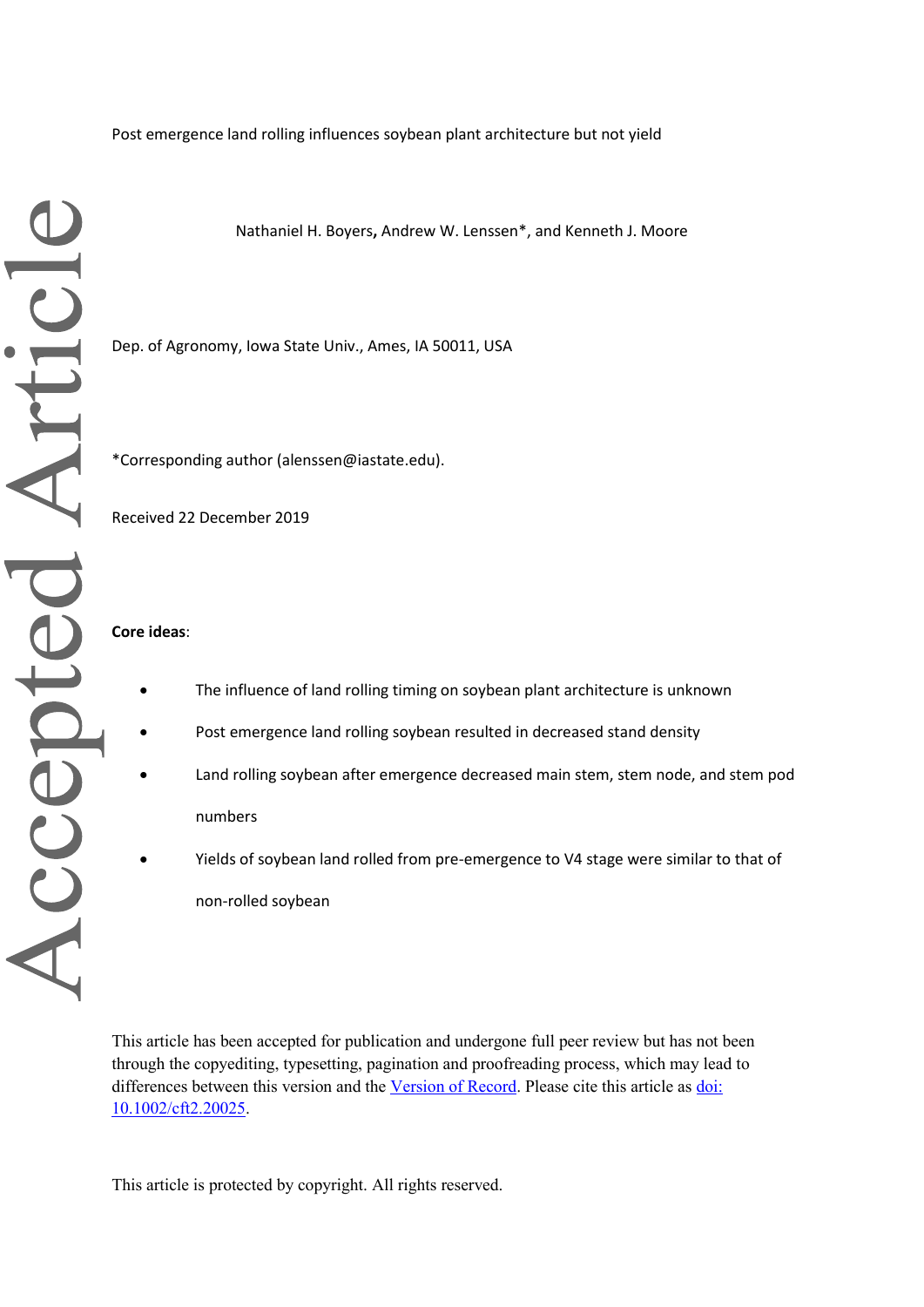Increasing the number of nodes for subsequent pod development by soybean [*Glycine max*  (L.) Merr.] may be an approach to improve yield. Land rolling is a common practice in soybean production to push rocks and corn (*Zea mays* L.) root balls back to the soil surface to protect combine harvesters. Limited research has been done to determine if land rolling can change plant architecture by breaking apical dominance of soybean to induce lateral branching and provide greater node and pod numbers. The objective of this experiment was to determine if land rolling soybeans could break apical dominance to induce lateral branching, increase reproductive node number, and improve yield. Field experiments were conducted in 2017 and 2018 using a randomized complete block design with five replications. Treatments consisted of a control that was not rolled, rolling pre-emergence, and rolling at the V2, V3 and V4 stages of development. Collected data included counts of main stems and branches, nodes on main stems, and branches that did or did not have pods, pod numbers on main stems and branches, stand density, and grain yield. Land rolling decreased main stem numbers, and reproductive nodes and pods on main stems. Land rolling soybean post emergence consistently decreased stand density in 2018 but only decreased stand on one of three post emergence timings in 2017. However, land rolling did not influence branch numbers or branch nodes and pods. Land rolling influenced soybean plant architecture but did not influence yield when done pre-emergence or post-emergence.

### **PREVIOUS RESEARCH**

The use of land rollers in Michigan and other soybean [*Glycine max* (L.) Merr.] producing states has steadily increased over many years. Land rollers have been used for decades pre- and post-emergence in alfalfa (*Medicago sativa* L.) and grass seed production to improve germination and stand establishment and manage rocks (DeJong-Hughes et al., 2012). The production of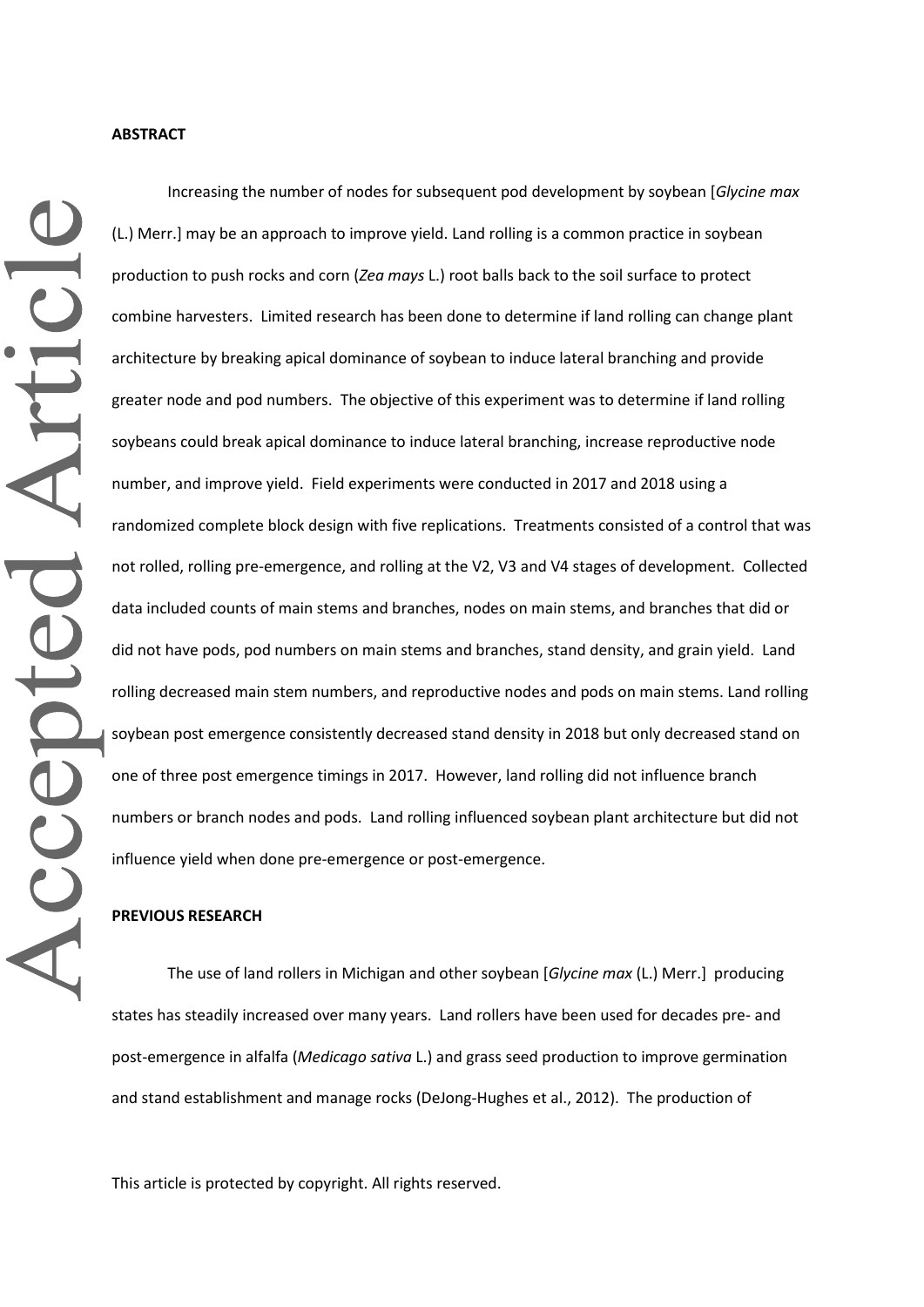common bean (*Phaseolus vulgaris* L.) in Michigan played a major role with the initial use of land rollers. Growers were looking to improve harvest efficiency of their common beans. Land rolling provided a much flatter surface which improved the ability to direct cut common beans with a platform header versus two field passes for pulling and windrowing followed by harvesting with a pickup header. Later, growers began to land roll soybeans to improve harvestability and reduce grain and yield losses in Iowa, Minnesota, and other Midwest states (Al-Kaisi et al., 2011). Rolling has positive impacts, especially regarding residue management. Land rolling corn residues helps to break up root balls and improve residue contact with the soil to increase the rate of breakdown (Dejong-Hughes et al., 2012). Land rollers also push rocks down to the soil surface (DeJong-Hughes et al., 2012) which prevents sickle and guard breakage, and precludes them from escaping the rock trap and entering the combine itself, thus preventing damage to the cylinder.

Land rollers also have several potential drawbacks. The initial cost of a roller can range from 17,000 to 65,000 USD depending on the size (Al-Kaisi et al., 2011). Additional operating costs will be incurred from the additional pass across the field. Land rolling can negatively affect soil and water quality due to increased levels of surface compaction, destruction of soil aggregates, and detached residue leading to a potential increase in surface erosion (Al-Kaisi et al., 2011). Several passes with a land roller can have detrimental effects on plant growth and root development. A study performed on cotton (*Gossypium hirsutum* L.) documented significant decreases in root length as a result of multiple passes with a planker (Gürsoy et al., 2019), a packer with similar soil outcomes as a land roller. In a study on weed emergence in field pea (*Pisum sativum* L.), barley (*Hordeum vulgare* L.) and summer fallow, land rolling resulted in increased emergence of small-seeded broad leaf weeds by 2 to 3-fold compared to emergence in non-land rolled controls (Lenssen, 2009). However, Lenssen and Sainju (2019) reported that land rolling did not influence weed recruitment the following year.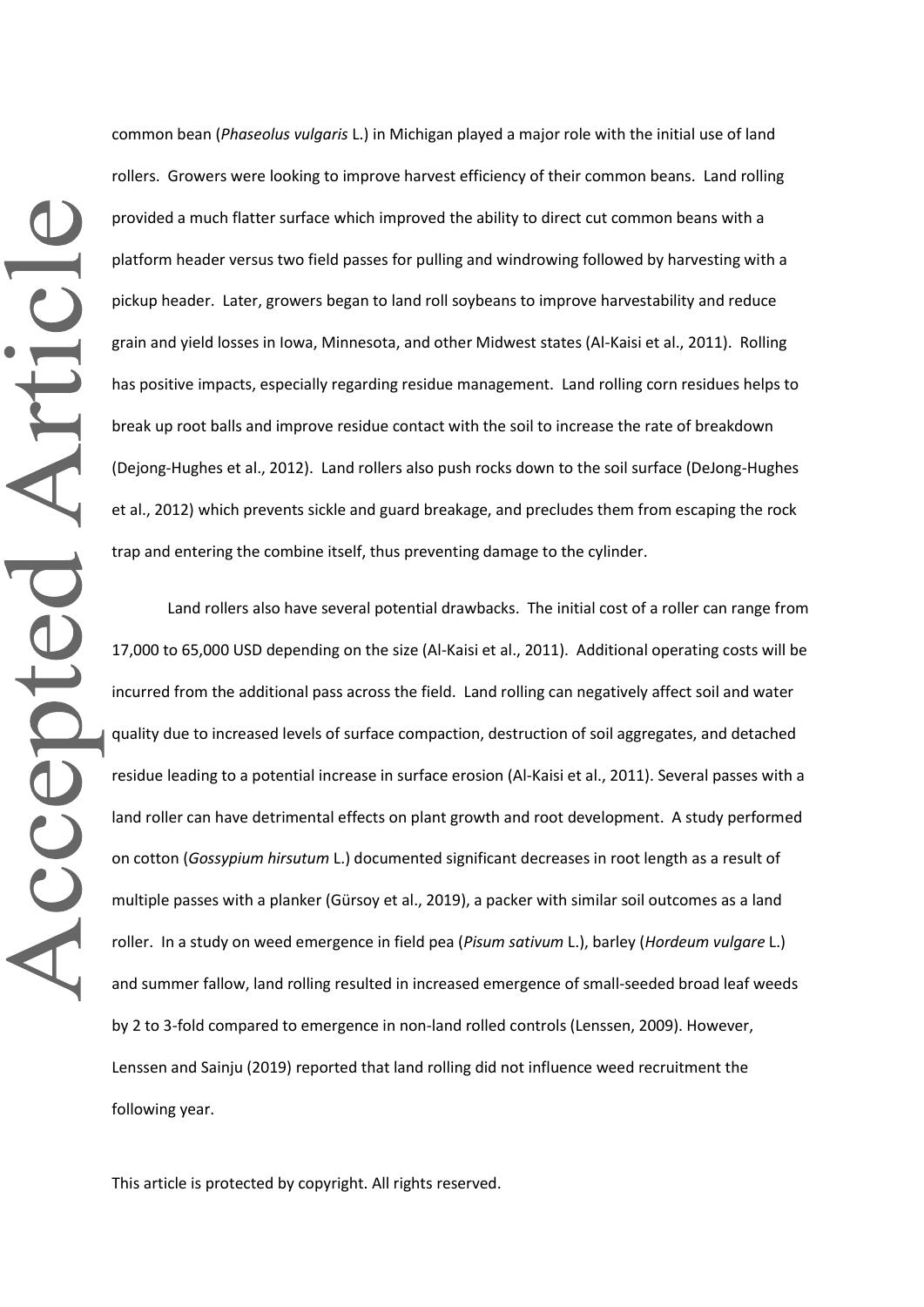Land rolling generally occurs just prior to, or shortly after planting. However, sometimes weather or other factors can interfere with timely land rolling. Rueber and Holmes (2011) evaluated the influence of timing of land rolling on soybean yield. Their primary focus was to determine at what growth stage land rolling decreased yield. They reported that soybean yield was reduced by 8.7 bu/acre when land was rolled at the V6 growth stage, however, land rolling at earlier stages of development resulted in similar yields to soybeans that were not land rolled.

In a study on row spacing conducted by Pedersen and Lauer (2003), soybeans were planted at 7.5, 15 and 30 inches, demonstrating inconsistent results from year to year. The average across the 4-year study showed no differences in yield between the three row spacings (Pedersen and Lauer, 2003). Branching appears to be affected by row spacing and genotype. Wider row spacing can result in greater branching. This effect also appears to be strongly influenced by the genotype of the soybean. Norsworthy and Shipe (2005) conducted a study to evaluate the distribution of seed yield and yield components between the main stem and branches of several different genotypes at two different row widths (7.5 and 38 inch). What they discovered were significant yield differences between row width × genotypes. Certain genotypes were more prone to increased branch yields compared to main stem yields. Knowing how certain genotypes produce the bulk of their yield, through either main stems or branches, can help growers determine the best fit for certain row widths to potentially improve yields (Norsworthy and Shipe, 2005). Similar to row spacing, lower planting rates can potentially show yield compensation through increased branching leading to an increased number of pods per plant and unit area (Carpenter and Board, 1997)

Branching on soybeans is the result of axillary buds breaking dormancy and producing a stem (Pedersen, 2009). Axillary bud growth is generally inhibited by the growth of an apical bud and is known as apical dominance (Ali and Fletcher, 1971). Breaking apical dominance and inducing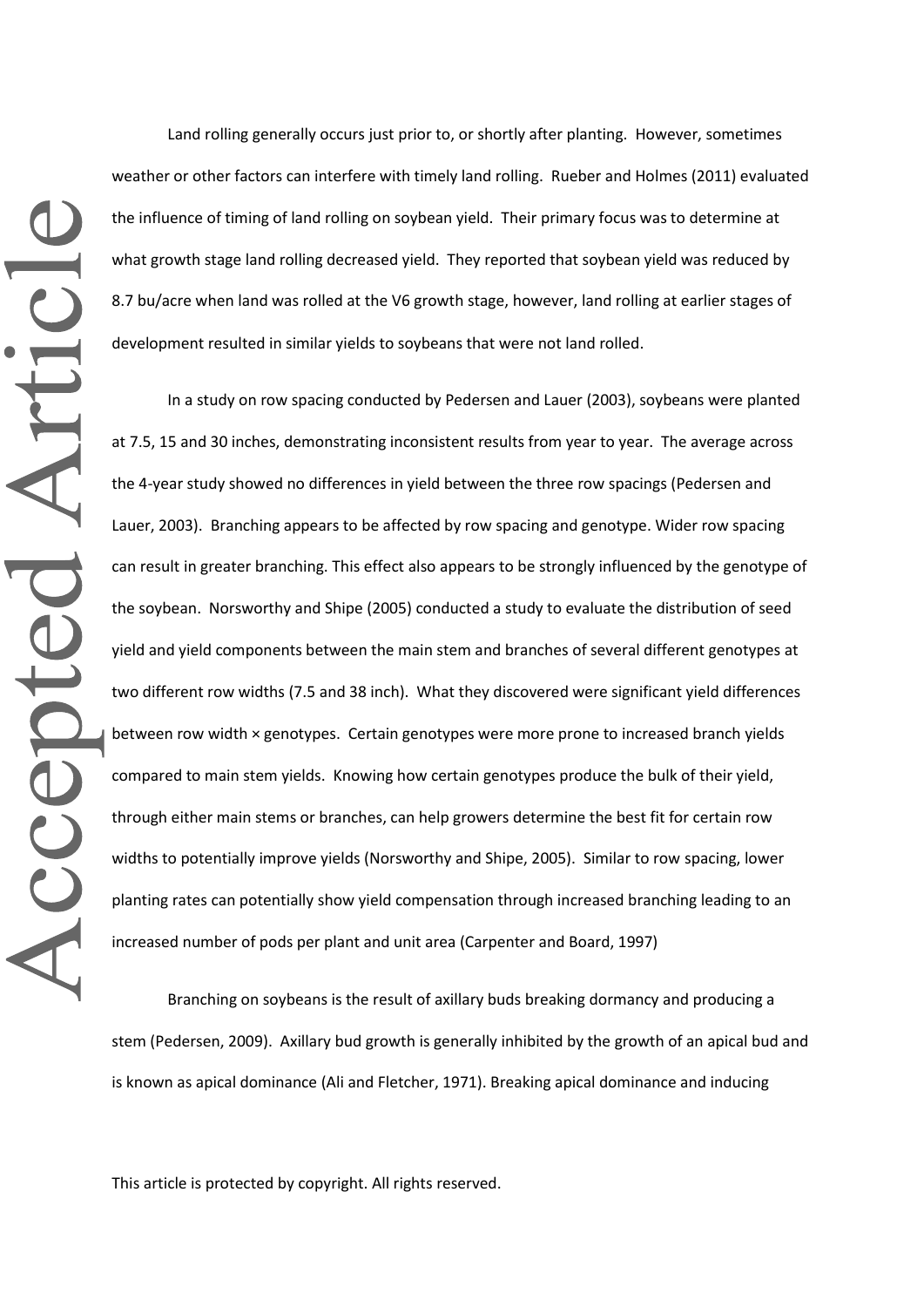axillary bud growth leads soybean plants to develop more than one primary stem and potentially increase yield.

Apical dominance is controlled by several plant hormones, particularly indole-acetic acid (IAA) (Ali and Fletcher, 1970). The application of IAA to the cut site of an apical bud can maintain apical dominance (Ali and Fletcher, 1971). Other plant hormones such as gibberellic acid and cytokinins have been found to induce axillary bud growth through direct application to dormant buds (Ali and Fletcher, 1971). Breaking apical dominance through physically removing the apical bud or by applying cytokinins or gibberellic acid to the inactive buds will result in axillary bud growth (Ali and Fletcher, 1970). In addition to clipping, there are other ways to break apical dominance and induce axillary bud growth. The use of PPO inhibitor herbicides such as lactofen can result in death of soybean leaves (Johnson et al., 2002), and sometimes kill the apical bud (personal observations, Nate Boyers and Andrew Lenssen). Land rolling soybeans can result in breakage of the stem below the apical bud. Axial buds are produced at each of the nodes on a soybean main stem, and can produce flowers, branches or remain dormant (Pedersen, 2009). The axial buds located on the lower nodes allow the soybean plant to recover from serious injury including loss of the primary apical node, however, if the primary stem is broken below the cotyledonary node, the plant will not recover (Pedersen, 2009). While conducting soybean field experiments, observations were made on plots in several studies that suffered vegetative loss from animal feeding at an early growth stage from clipping of the main stem above the cotyledons. Despite the early season animal damage, these plots showed good, and quite often, greater yields than plots that were not damaged.

Limited information is available on the effects of land rolling on soybean main stems, branching and partitioning of yield components. The goal of this experiment was to determine if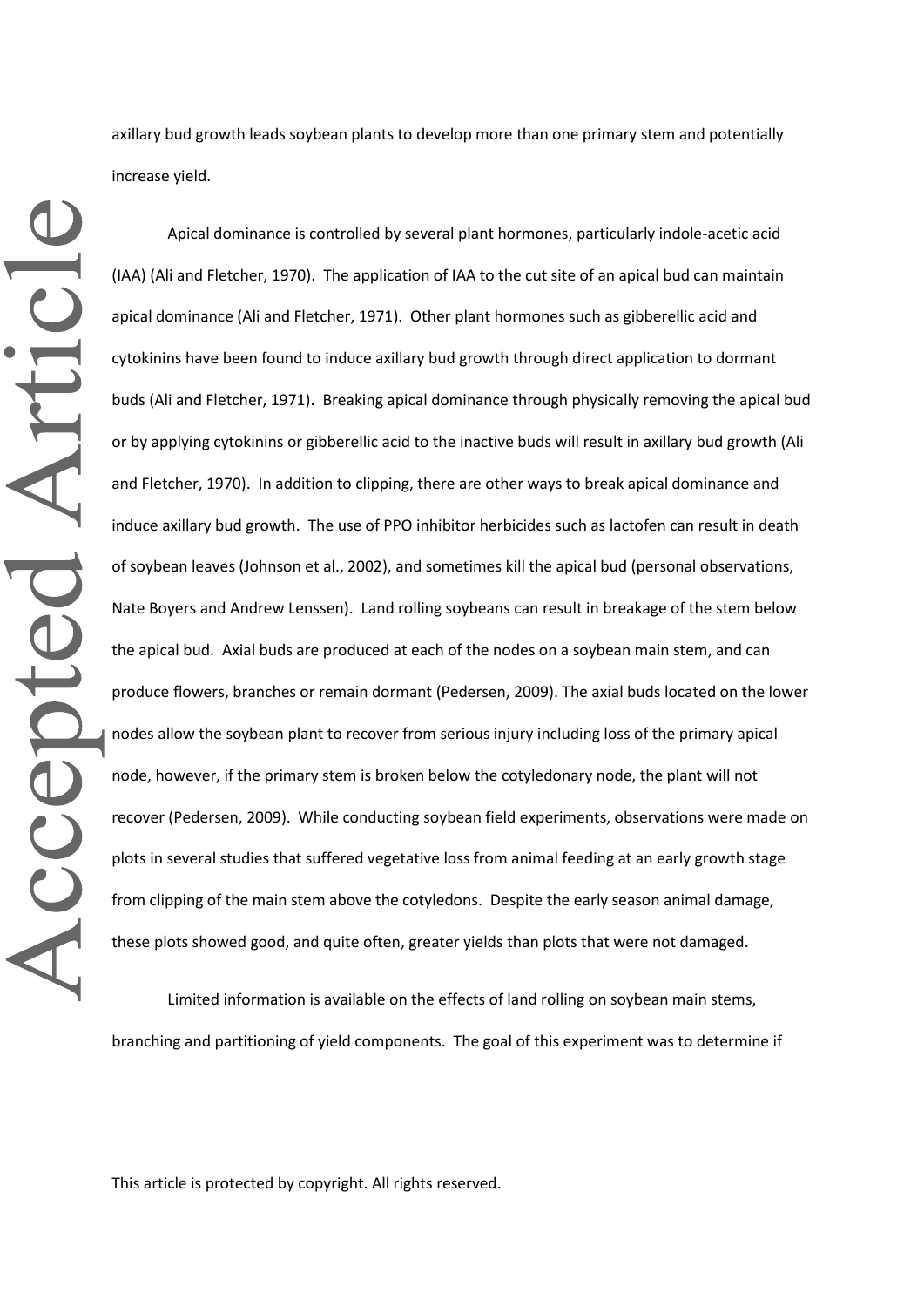land rolling could be used to increase branch and reproductive branch node and pod numbers, to improve yield.

### **SITE LOCATION AND METHODS**

A field study was established using a randomized complete block design containing five replicated blocks of five treatments. The treatments included a control with no land rolling, land rolling preemergence, V2, V3, and V4 growth stages. Growth stages were determined according to the system of Fehr et al. (1971). The experiment was conducted near Mason, MI, and was repeated over two years, 2017 and 2018.

Seed for the experiment was provided by the cooperator. The cooperator planted the plot area utilizing a John Deere (Deere and Company, Moline, IL) 1890 seed drill, a John Deere 1910 commodity cart, and John Deere 7310R tractor. Row spacing was set at 7.5 in. Seeding rate was approximately 140,000 seeds/acre. The plots were 35 ft. wide and 240 ft. long and separated by a 5 ft. buffer between plots. The experiment was conducted using an indeterminate maturity group II commercial cultivar (Pioneer P24T05R in 2017 and Pioneer P26T07L in 2018). Due to a change in the cooperator herbicide program from 2017 to 2018, different soybean varieties were used for the experiment. Both varieties shared similar characteristic scores with the exception that P26T07L had a slightly higher canopy width score. This slightly higher canopy width score indicates that the P26T07L could potentially branch more than P24T05R.

The cooperator was responsible for field preparation. Each year, the previous crop was corn in a corn-soybean-winter wheat rotation. Corn stalks were chisel plowed the previous fall to a depth of 8 inches. The field was then prepared with two passes of a field cultivator. The initial cultivator pass was set to a depth of 5 inches, and the second pass was set to a depth of 2 inches. Both sites used for the experiment were maintained with adequate phosphorus and potassium levels. All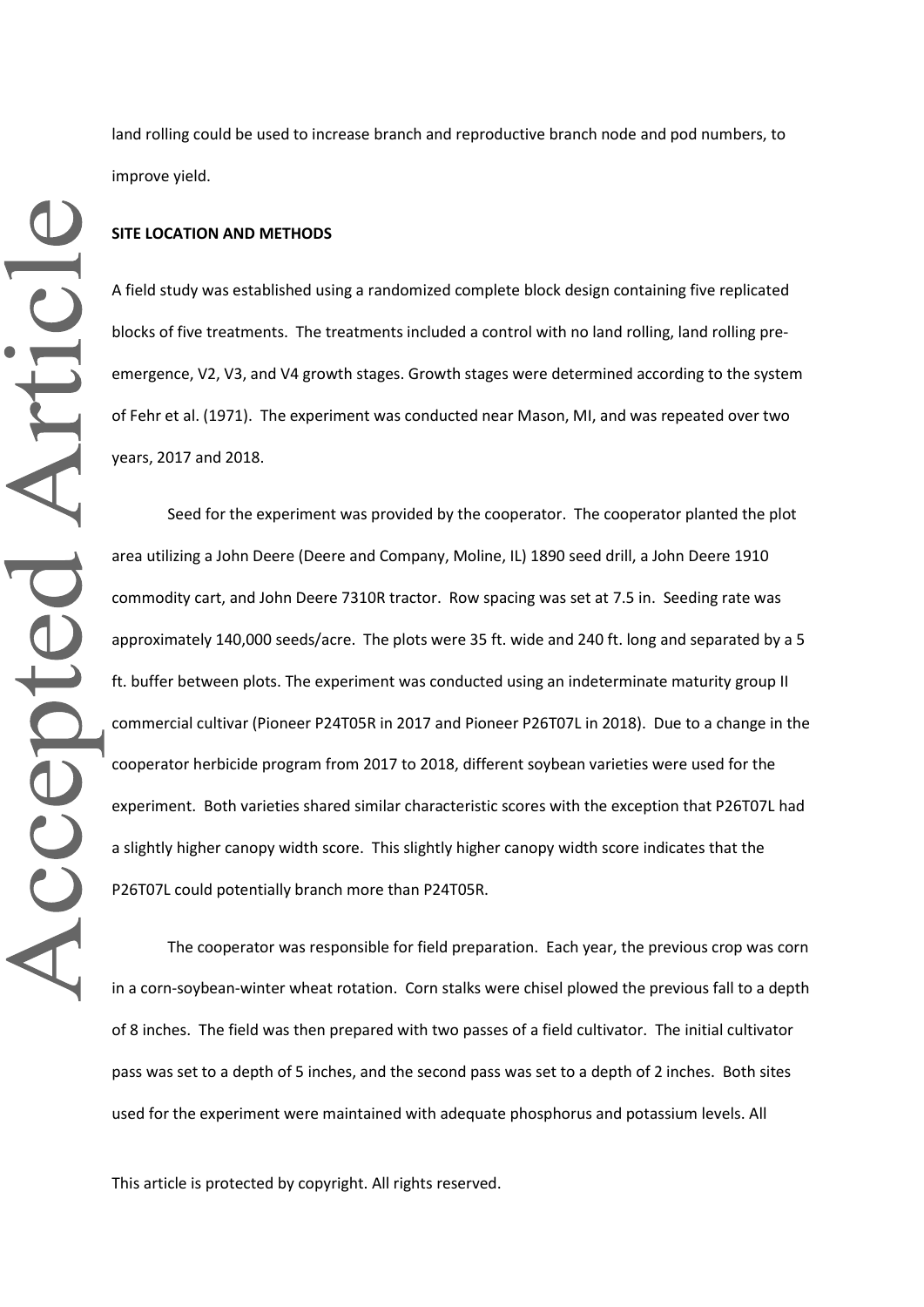nutrients tested were above the above optimum level. Soil pH for the 2017 and 2018 testing sites were 6.4 and 7.2, respectively.

The 2017 and 2018 sites were planted 15 May and 27 April, respectively (Table 1), using a tractor equipped with a John Deere Greenstar RTK (Deere and Co., Moline, IL) system. Field conditions at time of planting were ideal with a moist seedbed. Seeds were planted at a depth of 1.25 inches. Soil temperature at planting was  $55^{\circ}$ F in 2017 and  $50^{\circ}$ F in 2018. The experimental areas were located in a relatively uniform soil (Colwood-Brookston and Sebewa loams) (Fine-loamy, mixed, active, mesic Typic Endoaquolls; Fine-loamy, mixed, superactive, mesic Typic Argiaquolls; and Fine-loamy over sandy or sandy-skeletal, mixed, superactive, mesic Typic Argiaquolls, respectively) and plot areas were flagged within the selected fields following planting. After the experimental area was flagged, the first land rolling treatment was applied on 15 May 2017 and 28 April 2018 (Table 1). The remaining treatments were applied to each replication according to the growth stages described by Fehr et al. (1971) and are reported in Table 1. Weekly monitoring of the soybeans took place to ensure timely application of the treatments. Following the application of each land rolling treatment, a visual non-quantitative assessment of each plot was made to determine the extent of damage to the soybean plants.

Land rolling was done with a 40 ft. wide commercial land roller pulled by a John Deere (Deere & Co., Moline, IL) 7000R series tractor equipped with a Greenstar RTK system. Unique colored flags were placed at the front and back of each treatment to identify treatment placement within the replicated blocks. The GPS tracks for each treatment also were generated when the initial treatment was applied pre-emergence and saved in the onboard tractor GPS system. This GPS track was utilized for each of the remaining treatments to maintain the proper heading and treatment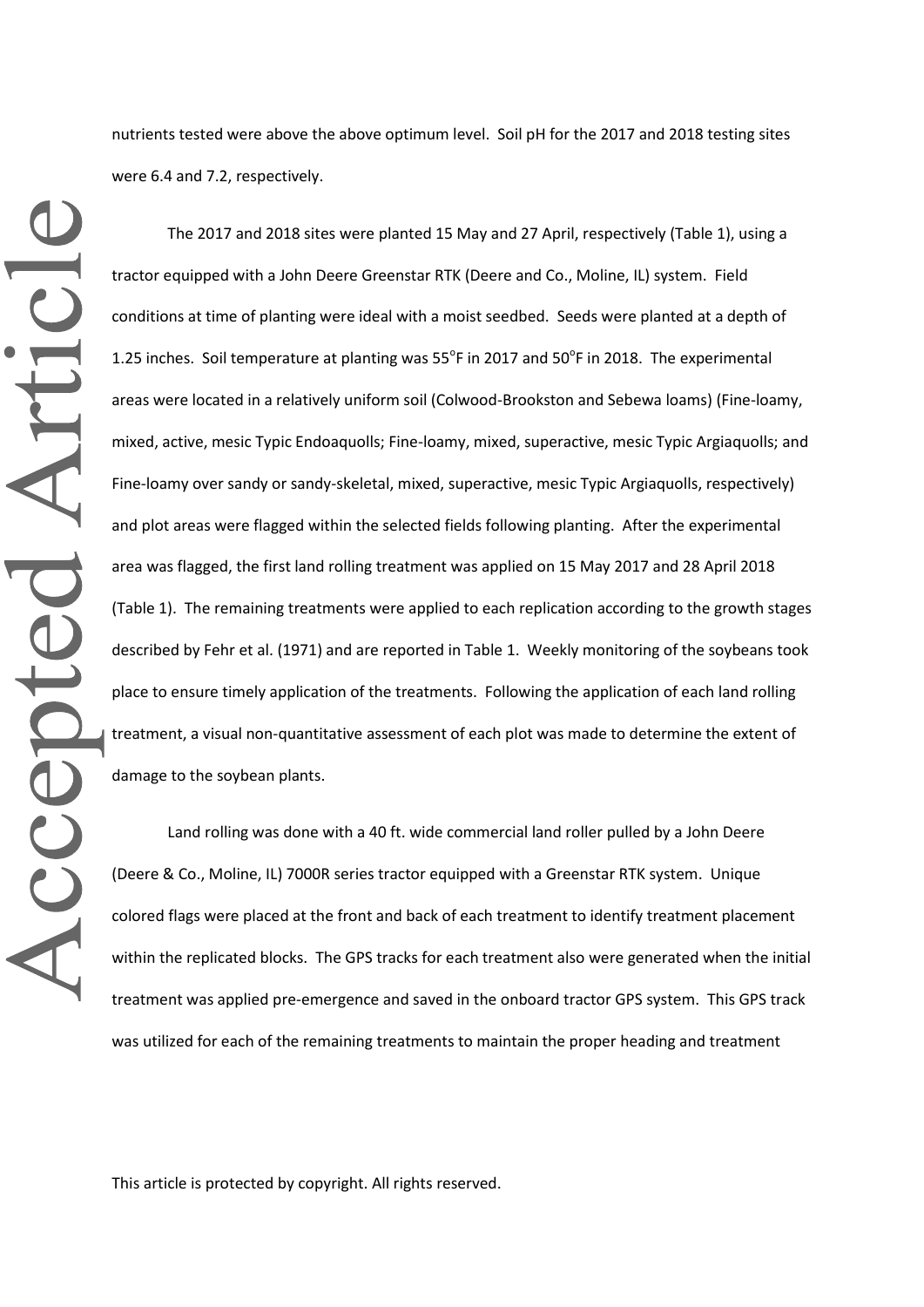spacing. Subsequent data collection was never done in wheel tracks. All treatments were successfully applied without delay from weather.

The following agronomic information were collected and recorded at the time of planting: planting date, air temperature, soil temperature, ground conditions, and planting depth. Weather data, including daily precipitation and temperature, were obtained from the Michigan State University Enviroweather Station located 6 miles south and west of the testing site.

Approximately one week following completion of all land rolling treatments, stand counts were taken from each plot to determine stand density (27 June 2017 and 15 June 2018). Stand counts were collected by counting the plants within a 33-in. diameter ring at random locations within each treatment and replication. Three samples were determined at random locations within each plot in 2017, and five samples were taken in each plot in 2018. The number of plants per acre was then calculated and then compared to the Iowa State University Extension PM 1851 Soybean Replant Decisions (Whigham et al., 2000). The cooperator utilized a post emergence herbicide program to manage weeds. Thunder Master® (imazethapyr and glyphosate, Albaugh LLC, Ankeny, IA) was applied on 12 June 2017 at 3 formulated pt/acre. Reckon™ 280SL (glufosinate, Solera ATO, LLC, Mesa, AZ) was applied on 12 June 2018 at 32 formulated oz/acre. A foliar fertilizer application was made on 16 August 2017 with Maximum N-Pact® (24-0-0, Loveland Products, Greeley, CO) at 1 gal/acre, resulting in an additional 2.4 lb/acre of N. All applications were made by driving across all treatments to minimize track influence from one plot to the next. A summary of treatment application dates and times and chemical application dates is provided in Table 1.

Plants from a randomly selected 6.5 ft. section of row were hand-harvested within each plot at the R6 growth stage (9 September 2017 and 28 August 2018). The samples were evaluated for the following characteristics: number of main stems (main stem or axillary bud stems from the base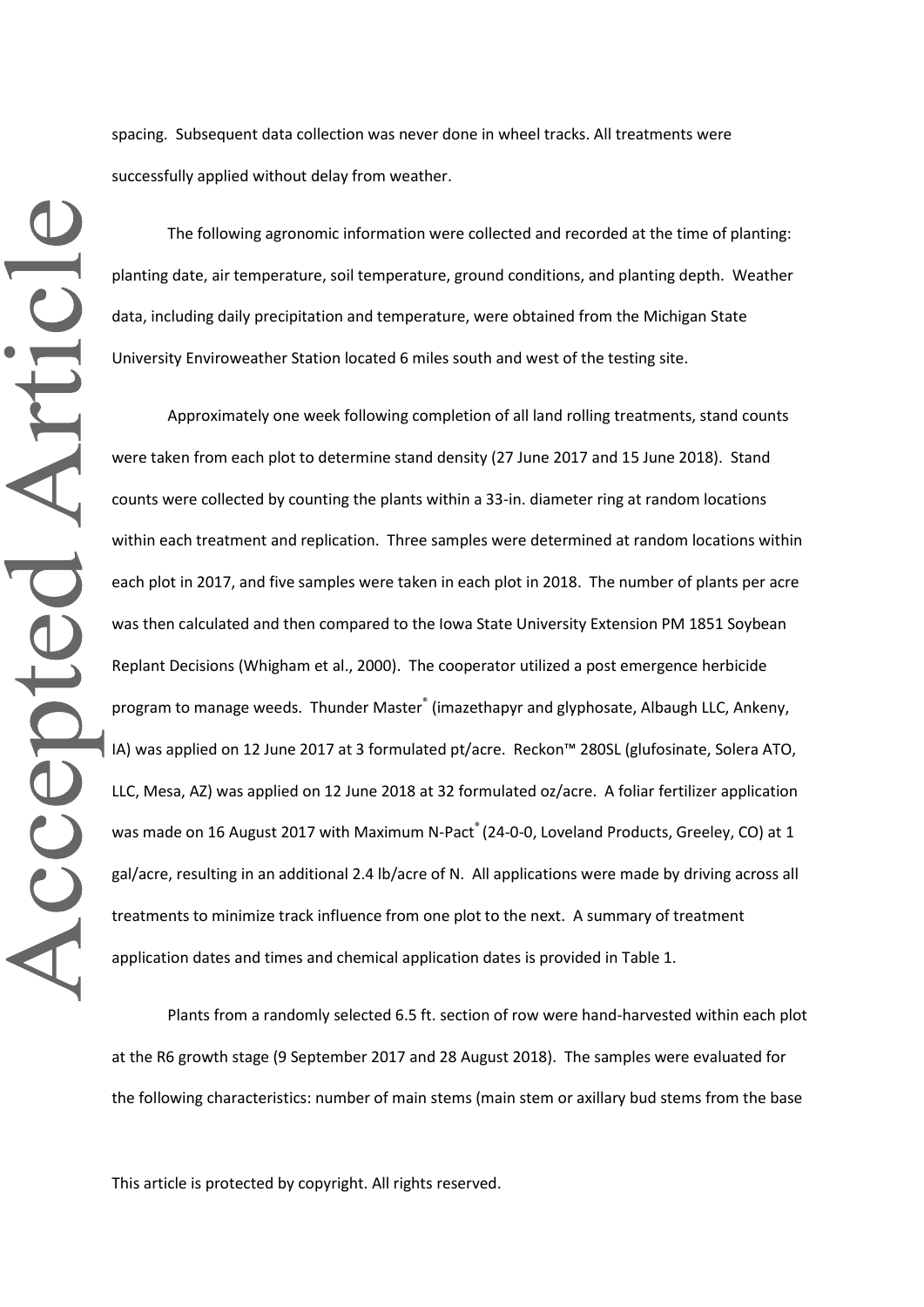of the plant in the absence of a primary main stem), number of lateral branches, number of nodes per main stem, number of nodes on branches, total number of nodes per plant, number of reproductive nodes on main stem (node contains at least 1 pod with 1 seed), number of reproductive nodes on branches, total number of reproductive nodes per plant, number of pods on the main stem (pods containing less than 3 seeds were counted as a half pod), number of pods on branches, and total number of pods on each plant. Counts were taken on each of these components and the mean calculated for each plot on a per plant basis. The mean per plant data were then converted to the total per square foot by multiplying the mean per plant data by the plants per square foot for each plot.

The cooperator harvested the soybeans surrounding plot areas prior to harvest of the experimental units. Yield from the experimental plots was taken with a John Deere (Deere & Co., Moline, IL) S670 combine with a 35 ft. John Deere 635FD draper grain platform. Each plot was harvested in the same direction at a constant ground speed. The combine returned to the weight collection site and parked in the same position. Plot weight was collected utilizing an Unverferth (Unverferth Manufacturing Co., Shell Rock, IA) Seed Runner 3750 XL seed tender with an Unverferth 2410 Digi-Star scale that was verified with a known set of weights. Known weights for verification consisted of 4 steel tractor weights. Weights for each of the individual tractor weights were generated utilizing a shipping scale (330 lbs. total). Verification of the Unverferth 2410 Digi-Star scale consisted of evenly distributing the known weights on the seed tender frame and comparing the scale reading to the known weight. The scale was within ±10 lbs during both years. Individual plot weight data for each treatment was recorded in a raw harvest data table. Subsamples were collected from each treatment and placed in a labeled plastic bag. The seed tender was completely emptied out between each sample and the scale tared to zero. Harvest dates for 2017 and 2018 were 25 September and 14 October, respectively.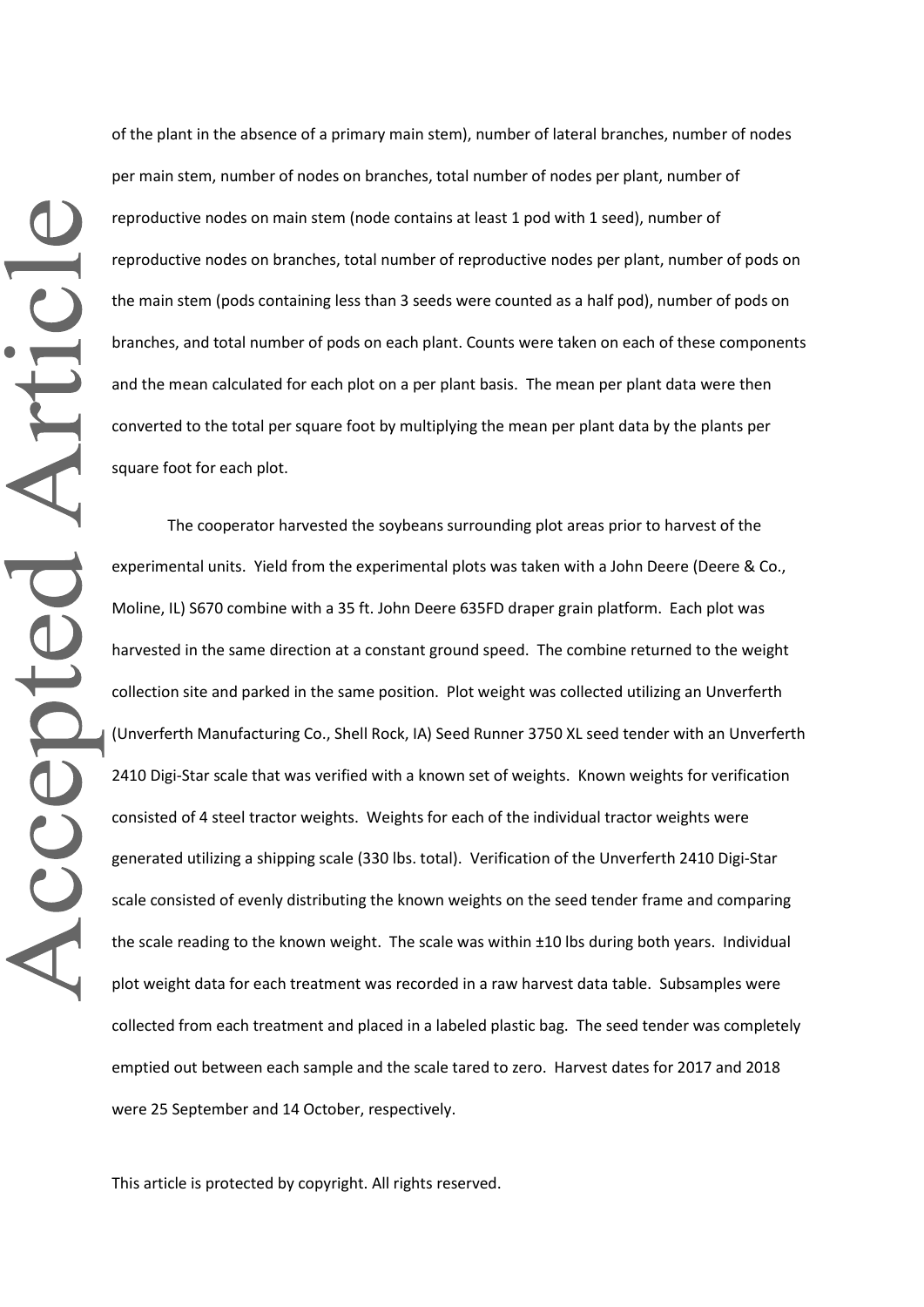Following harvest, sample moisture was collected using a Dickey-John GAC (Dickey-John Corp., Auburn, IL) moisture tester model 2100b. The GAC was calibrated before each season by checking constants supplied by the manufacturer, and then updated if necessary. The GAC output was then verified with a local grain elevator system to ensure accuracy. Grain samples were analyzed twice and the mean moisture concentration was calculated.

Data were analyzed using a mixed model in PROC GLM (SAS v9.4, SAS Institute, Cary, NC) to perform an analysis of variance. Analysis of variance was performed on each dependent variable to identify statistical significance at an alpha of 0.05. The effects of land rolling, year, and year by rolling treatment were considered fixed while the rep(yr) term was considered a random effect. Mean separations were done by the LSMEANS procedure in SAS using an alpha of 0.05.

#### **LAND ROLLING TIMING AND STAND DENSITY**

All treatments were applied at the appropriate growth stage without delay due to precipitation or excess soil moisture conditions. The effects of year, land rolling, and the year by land rolling interaction were significant for stand density (Table 2). Stand density was influenced by year, land rolling, and the land rolling by year interaction (Table 2). Stand density in 2017 differed by timing of land rolling (Figure 1). The non-rolled control and rolling pre-emergence and at V3 had greater stand density than rolling at V2 (Figure 1). Stand density for land rolling at V4 was intermediate, and similar to all other treatments. We are unable to explain why land rolling at V2 decreased stand density. In 2018 stand density differed between the non-rolled control and all land rolling treatments (Figure 1), with the non-rolled control having greater density than all treatments that were land rolled. Stand density was similar for all treatments that were land rolled, with a mean density across rolling treatments of about 1.9 plants/sq ft, 0.5 plants/sq ft less than the nonrolled control. In 2017 and 2018, all land rolling treatments were applied late afternoon, except for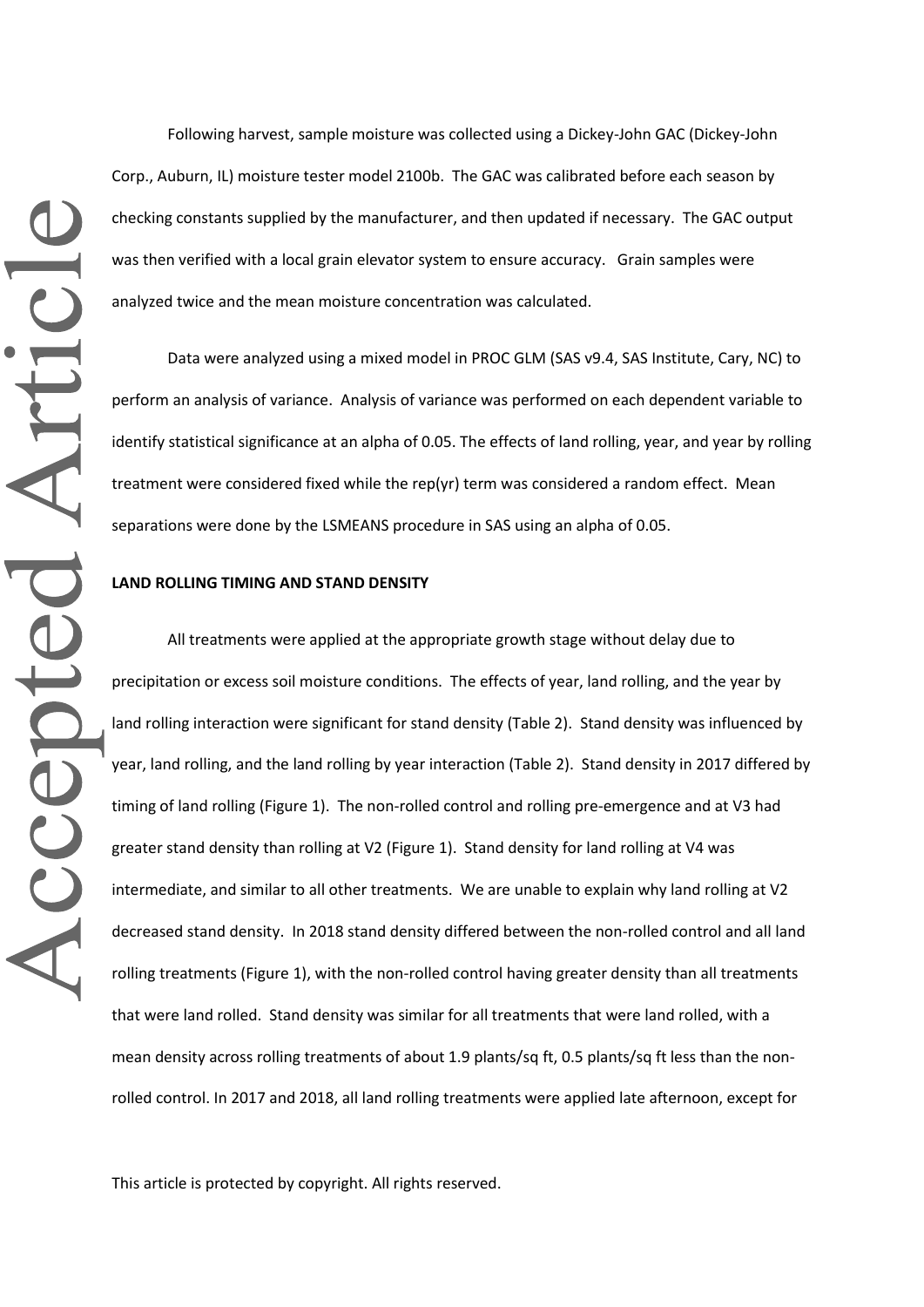rolling at V3 in 2018 which was applied mid-morning at 10:00 EDT to avoid an approaching rainstorm. Visual observations made following this treatment showed a greater level of plant damage occurred because of applying this treatment when the soybeans were more turgid (personal observation, Nate Boyers). Following the other rolling treatments, which were done in the late afternoon, generally showed that the roller pushed over soybean plants, but typically did not break stems (personal observations, Nate Boyers). Despite the increased damage from land rolling in the one morning, stand density taken following application of all treatments did not show differences for this date compared to other dates of rolling. Soybeans have a great ability to compensate for yield under a wide range of stand densities, and stands were well within the acceptable range for modern soybean production (Weber et al., 1966; De Bruin and Pedersen, 2008).

#### **STEM AND BRANCH NUMBERS AND YIELD COMPONENTS**

The effects of land rolling were similar for stem and branch numbers and their respective yield components in both years (Table 2). However, the effect of year differed for density of main stems, stem nodes, stem reproductive nodes, and stem and branch pod number (Table 2). The effect of year did not influence density of branches, branch nodes or branch reproductive nodes. The number of main stems, stem nodes, stem reproductive nodes, and stem pods was greater in 2017 than 2018 (Table 2). The non-rolled soybeans had a greater number of main stems than the soybeans that were land rolled, except for the pre-emergence treatment. Land rolling at V2 and V4 resulted in the lowest number of main stems. All land rolling treatments applied post-emergence decreased the number of main stems compared to the control. When analyzed as the number of main stems/plant, differences were not significant among land rolling treatments. Land rolling postemergence can decrease main stem density/sq ft of soybean through the reduction of stand density per se.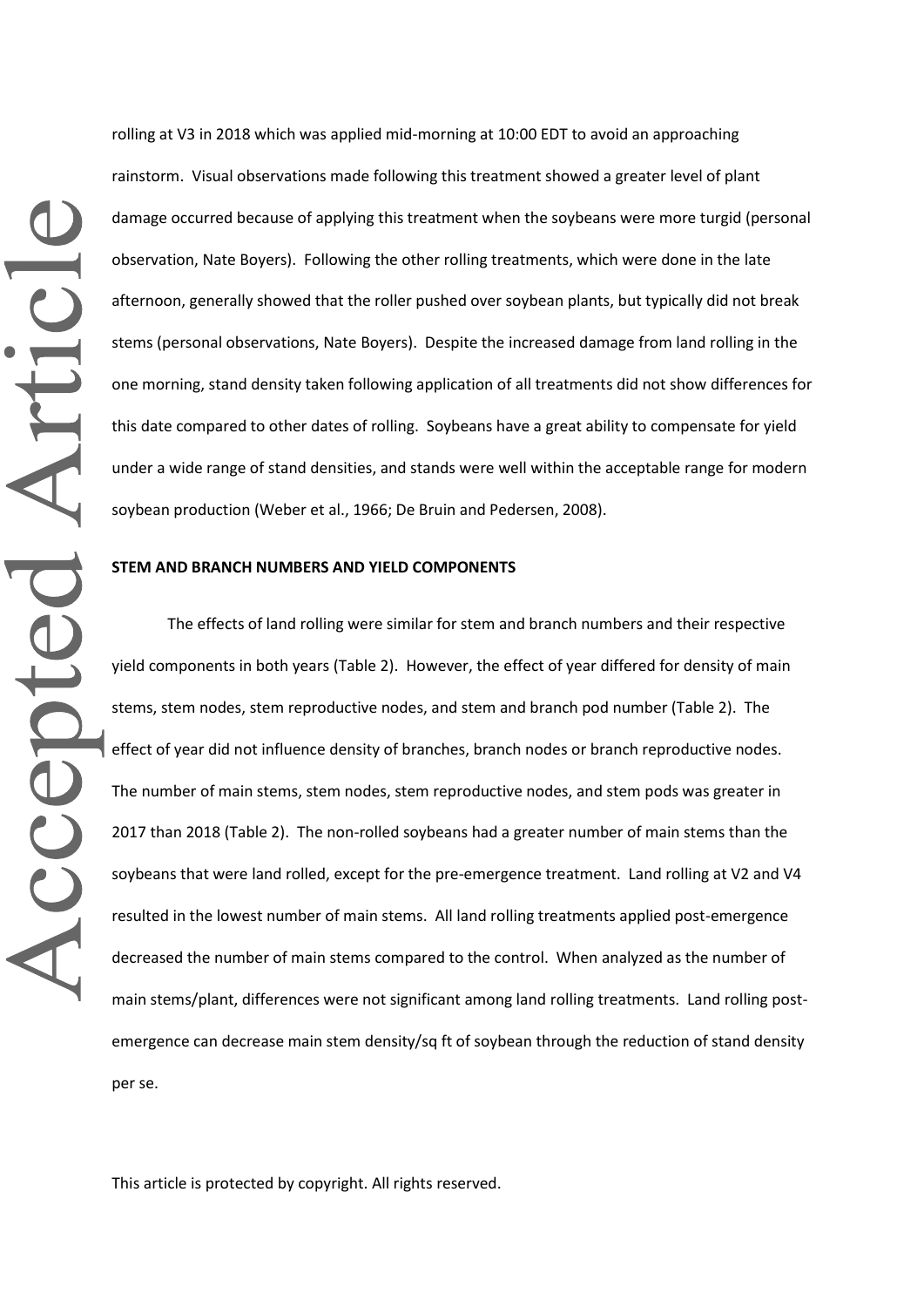The number of branches, branch nodes, and branch reproductive nodes were not influenced by land rolling. Soybeans that were not rolled had a greater number of main stems than soybeans rolled at V2, V3, and V4. Soybeans rolled prior to emergence had an intermediate number of branches, similar to the non-rolled and those rolled V3. The number of nodes, reproductive nodes, and pods on main branches was greater for soybean not land rolled and rolled prior to emergence than for soybeans rolled after emergence (Table 2). Soybean plants rolled after emergence were similar for these yield components regardless of land rolling growth stage.

Due to a change in the cooperator's herbicide program, the cultivars used for this experiment for 2017 and 2018 differed. The cultivars could have had differences in growth characteristics including branching. The trait scores for the cultivars were very similar, but the cultivar used in 2018 did have a slightly higher canopy width score. This higher score could indicate that the cultivar used in 2018 would have a slightly greater tendency to branch compared to the cultivar used in 2017. However, despite the higher canopy width score for the cultivar used in 2018, there was no difference in branching for land rolling treatments or year.

Land rolling post-emergence had a negative impact on the number of stem nodes. This difference was likely the result of a lower number of main stems for the post emergence land rolling treatments compared to the non-rolled and pre-emergence treatments. Branch nodes were similar between land rolling treatments and years. The mean number of branch nodes was 35.5 nodes/sq ft across years. Total nodes were different with 12 more nodes/sq ft in 2017 compared to 2018. This difference was likely the result of the greater stand density in 2017.

Reproductive nodes followed a similar trend to the stem and branch nodes/sq ft. This might be expected given the opportunity for plants to develop flowers and pods with a greater number of nodes in 2017 than 2018. The stem reproductive nodes were greater in 2017 by 6 reproductive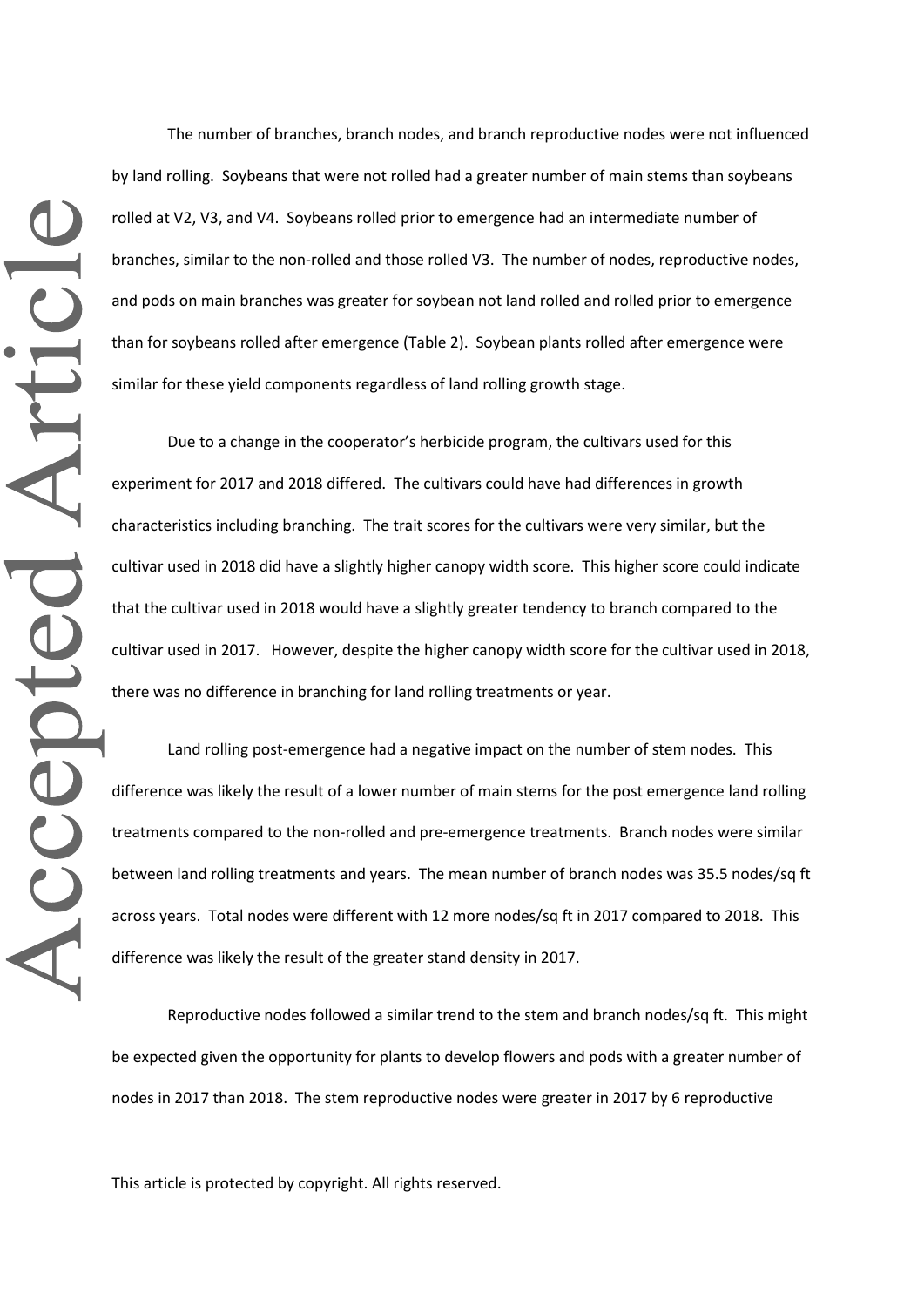nodes/sq ft (Table 2). The non-rolled control and pre-emergence rolling treatment had greater reproductive nodes than the post-emergence rolling treatments. Similar to the stem nodes/sq ft, this was likely the result of the greater number of main stems found in the non-rolled and preemergence land rolling treatments. Branch reproductive nodes were not different between years or between treatments. The mean number of reproductive branch nodes was 23 over both years. Total reproductive nodes were different between years with 12 more reproductive nodes/sq ftin 2017 compared to 2018 (Table 2). This difference was likely due to the difference in stand density between the two years.

The stem pod counts were greater in 2017 by 19 pods/sq ft compared to 2018 (Table 2). The non-rolled control and pre-emergence land rolling treatment were greater for pod count than the post-emergence rolling treatments. These differences could be the result of the difference in main stems between years and between treatments, or an environmental response. Branch pods were different between years with 12 more branch pods/sq ftin 2017 than 2018. The difference in branch pods cannot be easily explained but may be the result of environmental differences between years. There were no differences in branch pods for land rolling timing. Total pods differed by year with 31 pods/sq ft more in 2017 than 2018.

#### **SOYBEAN YIELD**

Soybean yield differed between years (Table 2). However, neither the effect of land rolling nor the year by land rolling interaction influenced yield. Yield in 2018 was greater than in 2017 by 2.2 bu/acre. Despite having differences in stand density between years, with 2018 having a less dense stand and several significantly lower yield components/sq ft, soybean yield was greater, documenting that stand density is not a driver of soybean yield once about 100,000 plants/acre is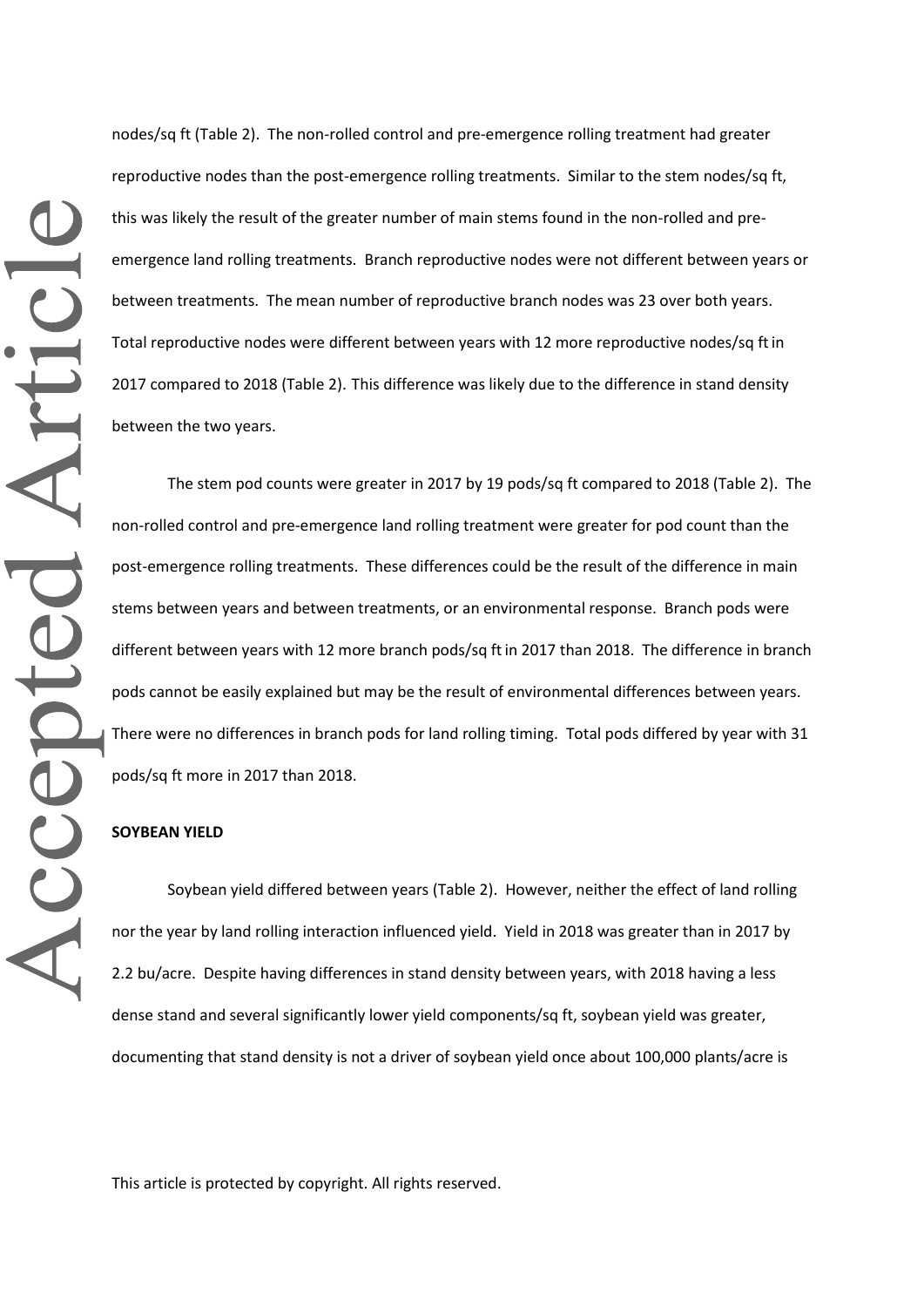achieved. Mean monthly air temperature and precipitation differed between years (Table 3), but do not readily elucidate differences in yield or yield components.

Accepted Articl

This study generated several additional questions on the practice of land rolling soybeans. Visual observations made during this experiment indicated that land rolling soybeans in the morning caused a higher level of damage to the soybean plant (personal observation, Nate Boyers). Additional experimentation should be conducted to compare land rolling at different times of day to determination if plant turgor or other factors influence main stem damage and subsequent branching. Additionally, combining the time of day for land rolling with subsequent application of lactofen herbicide may further decrease apical dominance and lead to greater branching and improve canopy closure in soybeans planted on 30-inch centers, decreasing the yield advantage for narrower row spacing and the need for an additional planter not easily used in most corn production systems. The possible interaction of land rolling by row spacing by planting rate could be explored.

### **CONCLUSIONS**

Land rolling soybeans can provide benefits to farmers with improved harvest efficiency, but land rolling did not increase branching or yield when rolled pre- or post-emergence. Post emergence land rolling had a slightly negative affect on soybean stand density, which varied between years, but stand density remained adequate for near maximum productivity. Land rolling after emergence had a negative effect on the number of main stems and this varied depending on growth stage when the soybeans were rolled. Land rolling at later post emergence dates decreased main stem density. The resulting effect on the number of main stems further influenced the number of nodes on the main stem, the number of reproductive nodes and ultimately the number of pods on the main stem. Despite post-emergence rolling treatments having a negative effect on the main stem, it did not influence yield. Land rolling carries an economic cost with the investment in the roller and an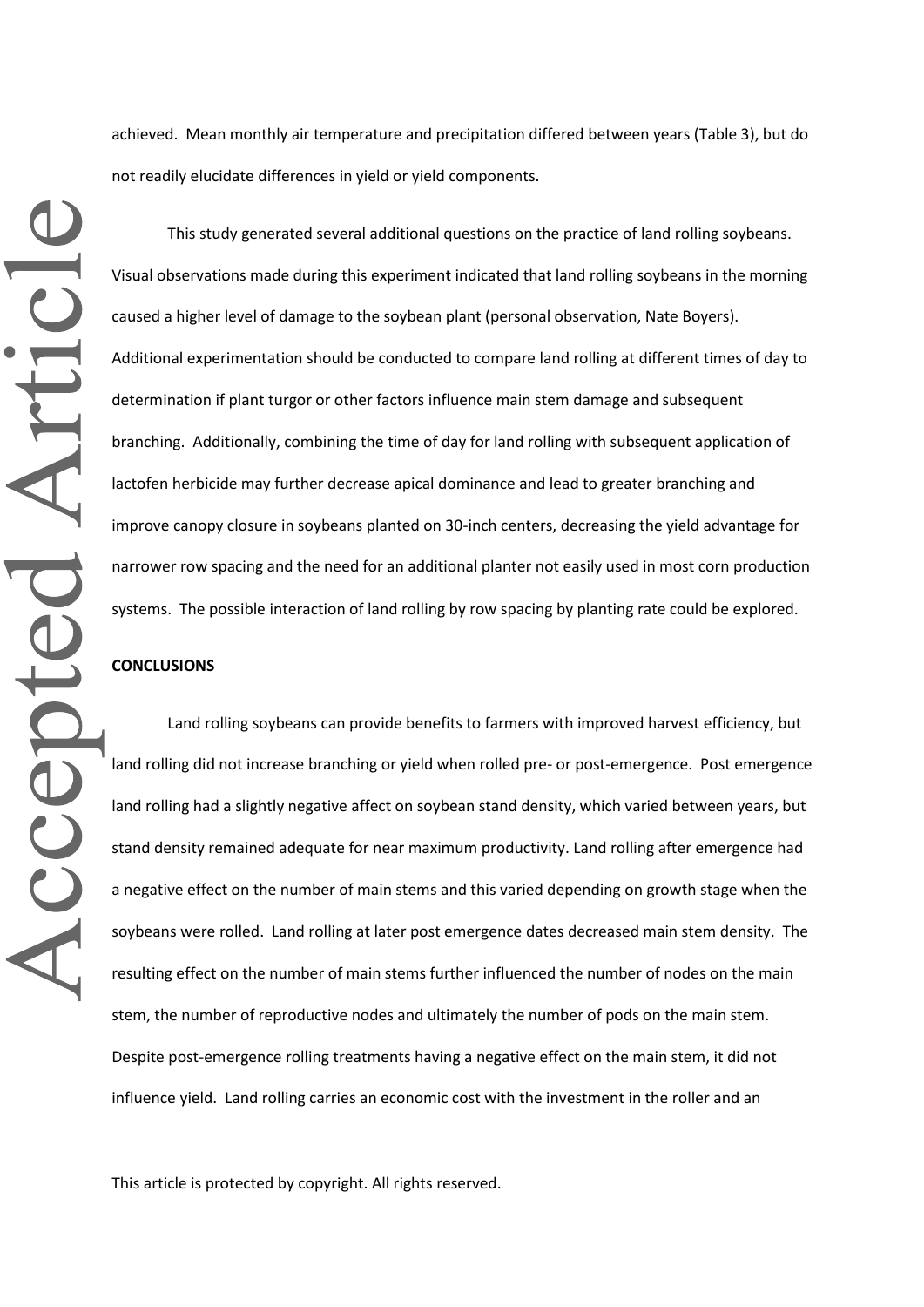Accepted Article

additional field operation. These costs should be factored in when a grower is considering land rolling soybeans.

# **REFERENCES**

- Ali, A. and R.A. Fletcher. 1970. Hormonal regulation of apical dominance in soybeans. Can. J. Bot. 48:1989-1994.
- Ali, A. and R.A. Fletcher. 1971. Hormonal interaction in controlling apical dominance in soybeans. Can. J. Bot. 49:1727-1731.

Al-Kaisi, M., J. Holmes, M. Hanna, and J. DeJong-Hughes. 2011. Land roller use: challenges and benefits. Iowa State University, University Extension, Ames. http://crops.extension.iastate.edu/cropnews/2011/01/land-roller-use-challenges-andbenefits (accessed 25 March 2020).

Carpenter, A.C. and J.E. Board. 1997. Branch yield components controlling soybean yield stability across plant populations. Crop Sci. 37:885-891.

De Bruin, J.L. and P. Pedersen. 2008. Soybean seed yield response to planting date and seeding rate in the upper Midwest. Agron. J. 100:696-703.

DeJong-Hughes, J., D. Holen, and P. Glogoza. 2018. Rolling soybean in the upper Midwest. University of Minnesota, Extension, Minneapolis. https://extension.umn.edu/soil-management-andhealth/rolling-soybean-upper-midwest (accessed 25 March 2020).

Fehr, W.R., C.E. Caviness, D.T. Burmood, and J.S. Pennington. 1971. Stage of development descriptions for soybeans, *Glycine max* (L.) Merrill. Crop Sci. 2:929-931.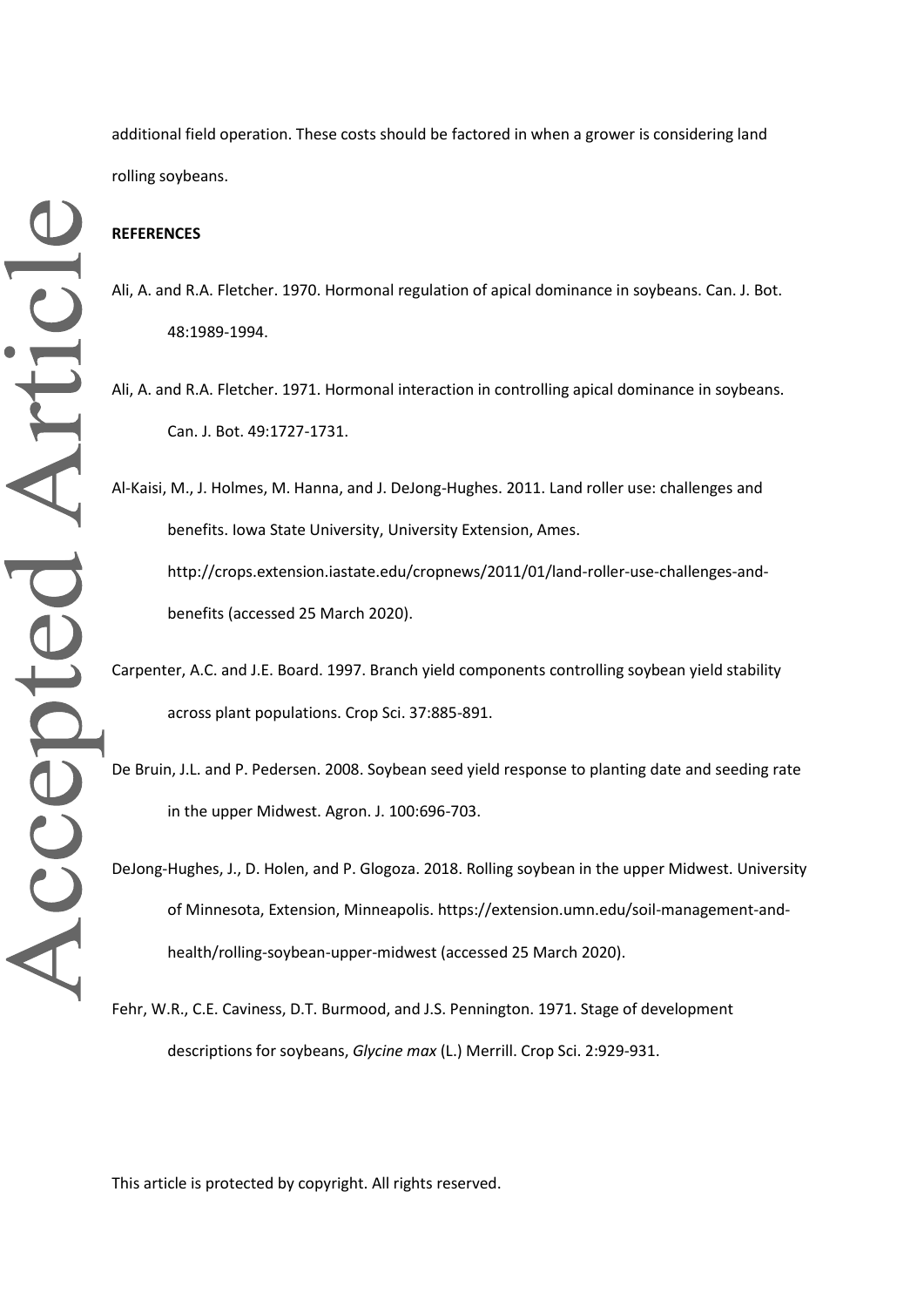- Gürsoy, S., M. Korkunç, and C. Özaslan. 2019. The effects of the pass number of the planker on soil physical properties, plant growth and weed species in cotton agriculture. YYÜ TAR BİL DERG (YYU J. Agr. Sci.) 29:145-151.
- Johnson, B.F., W.A. Bailey, H.P. Wilson, D.L. Holshouser, D.A. Herbert, Jr., and T.E. Hines. 2002. Herbicide effects on visible injury, leaf area, and yield of glyphosate-resistant soybean (Glycine max). Weed Technol. 16:554-566.
- Lenssen, A. 2009. Effect of land rolling on weed emergence in field pea, barley, and fallow. Weed Technol. 23:23-27.
- Lenssen, A.W., and U.M. Sainju. 2019. Land rolling does not influence productivity of subsequent season spring wheat. Crop Forage Turfgrass Manage. 5, 1. doi: 10.2134/cftm2019.04.0024 Michigan State University Staff. 2019. Enviro-weather formerly Michigan automated weather
	- network (MAWN). Michigan State University. https://mawn.geo.msu.edu/station.asp?id=les (accessed 12 Dec. 2019).
- National Oceanic and Atmospheric Administration Staff. 2019. Data tools: 1981-2010 normals. U.S. Department of Commerce-NOAA. https://www.ncdc.noaa.gov/cdo-web/datatools/normals (accessed 12 Dec. 2019).
- Norsworthy, J.K. and E.R. Shipe. 2005. Effect of row spacing and soybean genotype on mainstem and branch yield. Agron. J. 97:919-923.

Pedersen, P. 2009. Soybean growth and development. PM 1945. Iowa State University, University Extension, Ames.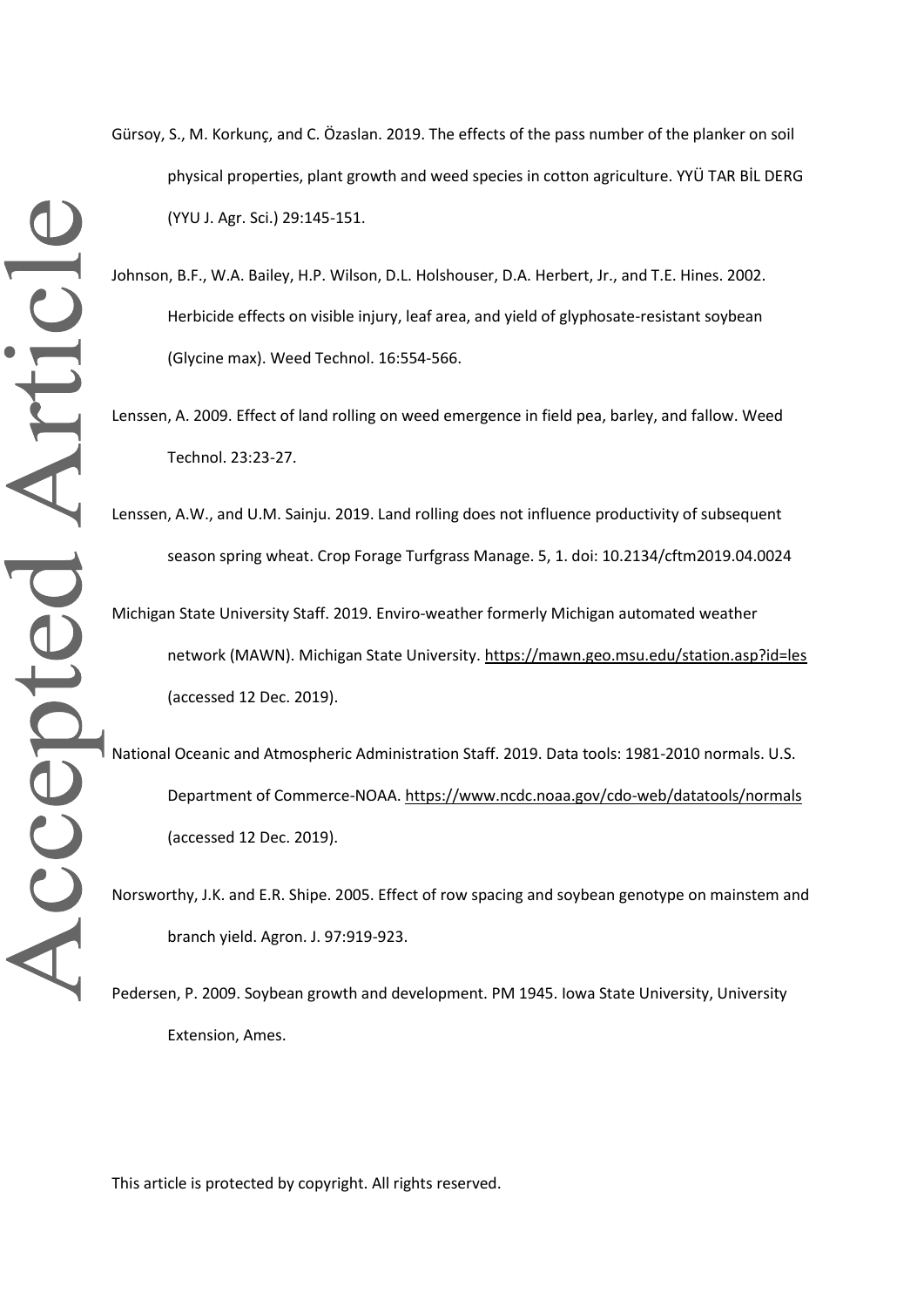Pedersen, P. and J.G. Lauer. 2003. Corn and soybean response to rotation sequence, row spacing, and tillage system. Agron. J. 95:965-971.

Pedersen, P. and J.G. Lauer. 2004. Response of soybean yield components to management system and planting date. Agron. J. 96:1372-1381.

Robinson, A.P., S.P. Conley, J.J. Volenec, and J.B. Santini. 2009. Analysis of high yielding, earlyplanted soybean in Indiana. Agron. J. 101:131-139.

Rueber, D. and J.D. Holmes. 2011. Timing of land rolling soybeans. Iowa State University, Ames. http://lib.dr.iastate.edu/farms\_reports/250/ (accessed 25 March 2020).

Weber, C.R., R.M. Shibles, and D.E. Byth. 1966. Effect of plant population and row spacing on

soybean development and production. Agron. J. 58:99–102.

Whigham, K., D. Farnham, J. Lundvall, and D. Tranel. 2000. Soybean replant decisions. PM 1851. Iowa State University, University Extension, Ames.

#### **Table A. Useful conversions.**

| To convert Column 1 to       | Column 1                       | Column 2                    |
|------------------------------|--------------------------------|-----------------------------|
| Column 2, multiply by        | <b>Suggested Unit</b>          | <b>SI Unit</b>              |
| $5/9(^{\circ}\text{F} - 32)$ | Fahrenheit, <sup>o</sup> F     | Celsius, $^{\circ}$ C       |
| $9.29 \times 10^{-2}$        | square foot, sq ft             | square meter, sq m          |
| 67.19                        | 60-lb bushel per acre, bu/acre | kilogram per hectare, kg/ha |
| 25.4                         | inch                           | mm                          |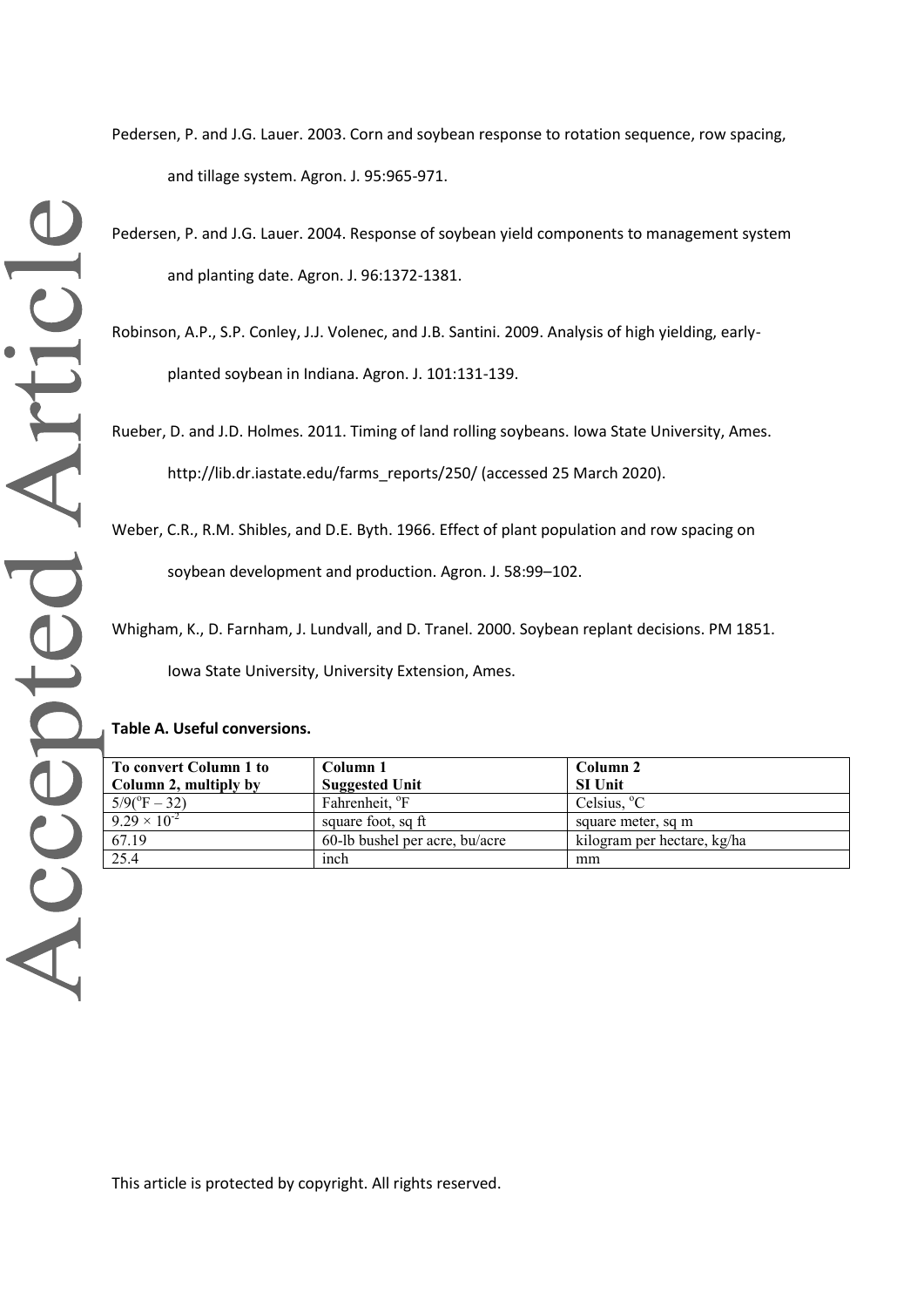**Table 1. Planting and management practices for soybean land rolled on four dates in two years. Mason, MI.**

|                                     | <b>Planting and Treatment Information</b>                                                                                 |                                               |  |  |  |  |  |  |
|-------------------------------------|---------------------------------------------------------------------------------------------------------------------------|-----------------------------------------------|--|--|--|--|--|--|
|                                     | 2017                                                                                                                      | 2018                                          |  |  |  |  |  |  |
| Planting date:                      | 15 May                                                                                                                    | 27 April                                      |  |  |  |  |  |  |
| Air temperature $(^0F)$ :           | 73                                                                                                                        | 64                                            |  |  |  |  |  |  |
| Soil temperature ( <sup>°</sup> F): | 55                                                                                                                        | 50                                            |  |  |  |  |  |  |
| <b>Ground Conditions:</b>           | Moist, good seed bed                                                                                                      | Moist, good seed bed                          |  |  |  |  |  |  |
| Planting Depth (in):                | 1.25                                                                                                                      | 1.25                                          |  |  |  |  |  |  |
| Not land rolled                     | 15 May 19:00                                                                                                              | 27 April 8:00                                 |  |  |  |  |  |  |
| Rolled pre-emergence                | 15 May 23:00                                                                                                              | 28 April 18:00                                |  |  |  |  |  |  |
| Land rolled V2                      | 12 June 17:30                                                                                                             | 29 May 19:00                                  |  |  |  |  |  |  |
| Land rolled V3                      | 16 June 17:00                                                                                                             | 2 June 10:00                                  |  |  |  |  |  |  |
| Land rolled V4                      | 21 June 18:30                                                                                                             | 6 June 19:00                                  |  |  |  |  |  |  |
| Stand counts (V5-V6):               | 27 June                                                                                                                   | 15 June                                       |  |  |  |  |  |  |
| Plant data collection R6            | 9 September                                                                                                               | 28 August                                     |  |  |  |  |  |  |
| Harvest date                        | 25 September                                                                                                              | 14 October                                    |  |  |  |  |  |  |
| Herbicide applications              | 12 June Thunder Master <sup>®</sup> 3 pt ac <sup>-1</sup><br>16 August Maximum N-Pact <sup>®</sup> 1 gal ac <sup>-1</sup> | 12 June Reckon™ 280 SL 32 oz ac <sup>-1</sup> |  |  |  |  |  |  |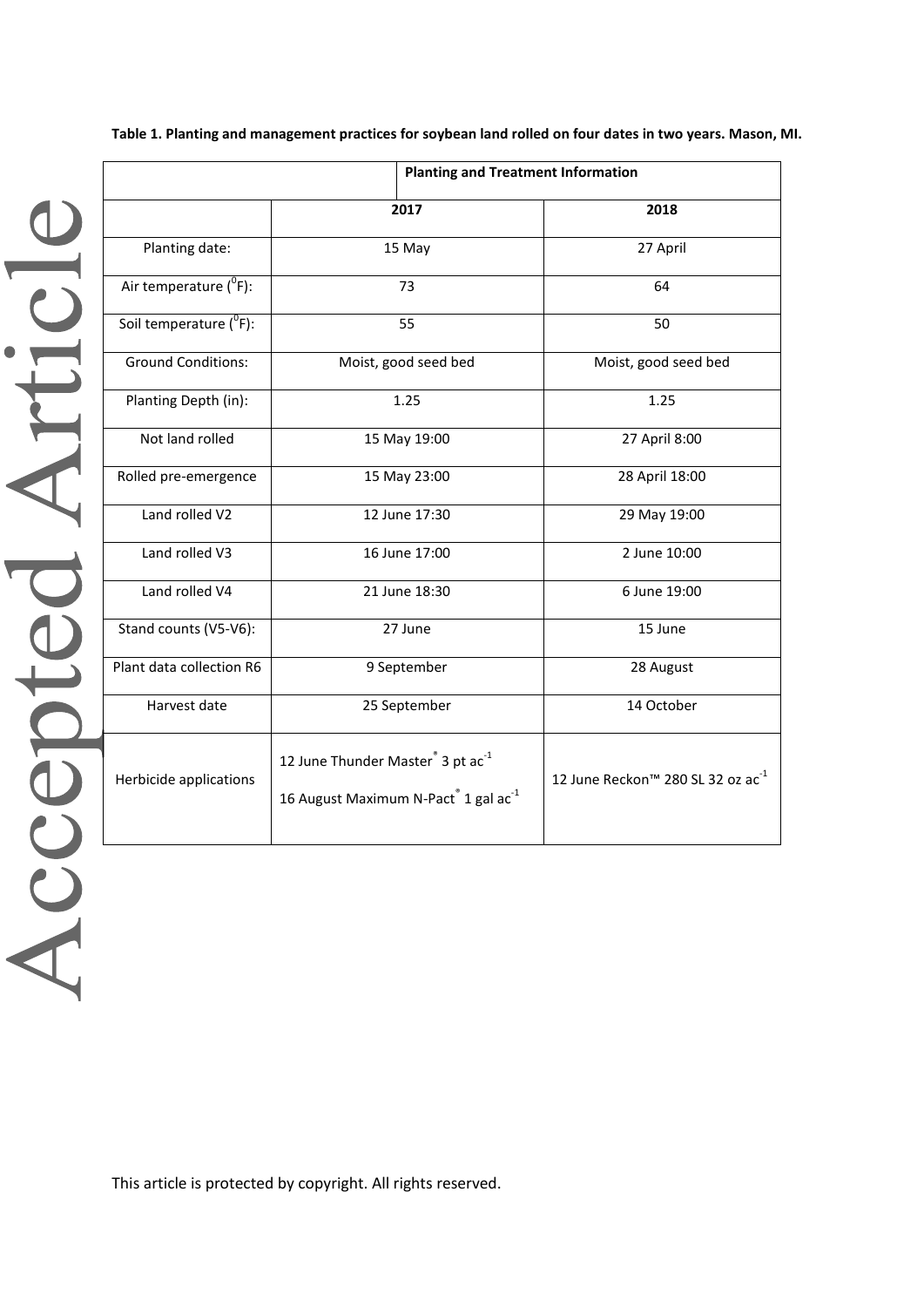**Table 2. Stand density, main stem and branch nodes, reproductive nodes, and pods, and yield for soybean land rolled over two years. 2017 and 2018, Mason, MI.**

| <b>Treat</b><br>ment     | <b>Stand</b><br>Densi<br>ty | Mai<br>$\mathsf n$<br><b>Ste</b><br>ms | <b>Bran</b><br>ches | <b>Ste</b><br>${\sf m}$<br>nod<br>es | <b>Bra</b><br>nch<br>nod<br>es | <b>Tot</b><br>al<br>nod<br>es | <b>Ste</b><br>${\bf m}$<br>repr<br>$\mathbf{o}^*$<br>nod<br>es | <b>Bra</b><br>nch<br>rep<br>ro<br>nod<br>es | <b>Tot</b><br>al<br>repr<br>$\mathbf{o}$<br>nod<br>es | <b>Ste</b><br>${\sf m}$<br>pods | <b>Bra</b><br>nch<br>pod<br>$\sf{s}$ | <b>Tota</b><br>pods | Yiel<br>$\mathsf{d}$ |
|--------------------------|-----------------------------|----------------------------------------|---------------------|--------------------------------------|--------------------------------|-------------------------------|----------------------------------------------------------------|---------------------------------------------|-------------------------------------------------------|---------------------------------|--------------------------------------|---------------------|----------------------|
|                          |                             |                                        |                     |                                      |                                |                               |                                                                |                                             |                                                       |                                 |                                      |                     | bu/<br>acre          |
| Year<br>(Y)              |                             |                                        |                     |                                      |                                |                               |                                                                |                                             |                                                       |                                 |                                      |                     |                      |
| 2017                     | 2.9<br>$a^{\ddagger}$       | 2.7<br>a                               | 7.3                 | 43 a                                 | 38                             | 81 a                          | 30a                                                            | 25                                          | 56 a                                                  | 69 a                            | 32a                                  | 101<br>a            | 60.7<br>$\sf b$      |
| 2018                     | 2.0 <sub>b</sub>            | 2.0<br>b                               | 6.7                 | 36 b                                 | 33                             | 69 b                          | 24 b                                                           | 21                                          | 44 b                                                  | 50 b                            | 20 <sub>b</sub>                      | 70 b                | 62.9<br>$\mathsf{a}$ |
| Rollin<br>g(R)           |                             |                                        |                     |                                      |                                |                               |                                                                |                                             |                                                       |                                 |                                      |                     |                      |
| Not<br>rolled            | 2.7a                        | 2.7<br>a                               | 8.1                 | 45 a                                 | 36                             | 82                            | 31a                                                            | 23                                          | 54                                                    | 70 a                            | 25                                   | 94                  | 61.4                 |
| Rolled<br>pre-<br>merge  | 2.5 <sub>b</sub>            | 2.5<br>ab                              | 6.5                 | 43 a                                 | 32                             | 75                            | 30a                                                            | 19                                          | 49                                                    | 69 a                            | 20                                   | 88                  | 62.4                 |
| Rolled<br>V <sub>2</sub> | 2.2c                        | 2.2c                                   | 5.6                 | 36 b                                 | 31                             | 66                            | 24 b                                                           | 19                                          | 44                                                    | 53 b                            | 24                                   | 77                  | 61.7                 |
| Rolled<br>V3             | 2.4<br>bc                   | 2.3<br>bc                              | 7.2                 | 37 b                                 | 36                             | 72                            | 25 <sub>b</sub>                                                | 24                                          | 49                                                    | 53 b                            | 27                                   | 80                  | 61.8                 |
| Rolled                   | 2.3                         | 2.1c                                   | 7.6                 | 37b                                  | 43                             | 80                            | 25 <sub>b</sub>                                                | 29                                          | 54                                                    | 53 b                            | 33                                   | 87                  | 61.7                 |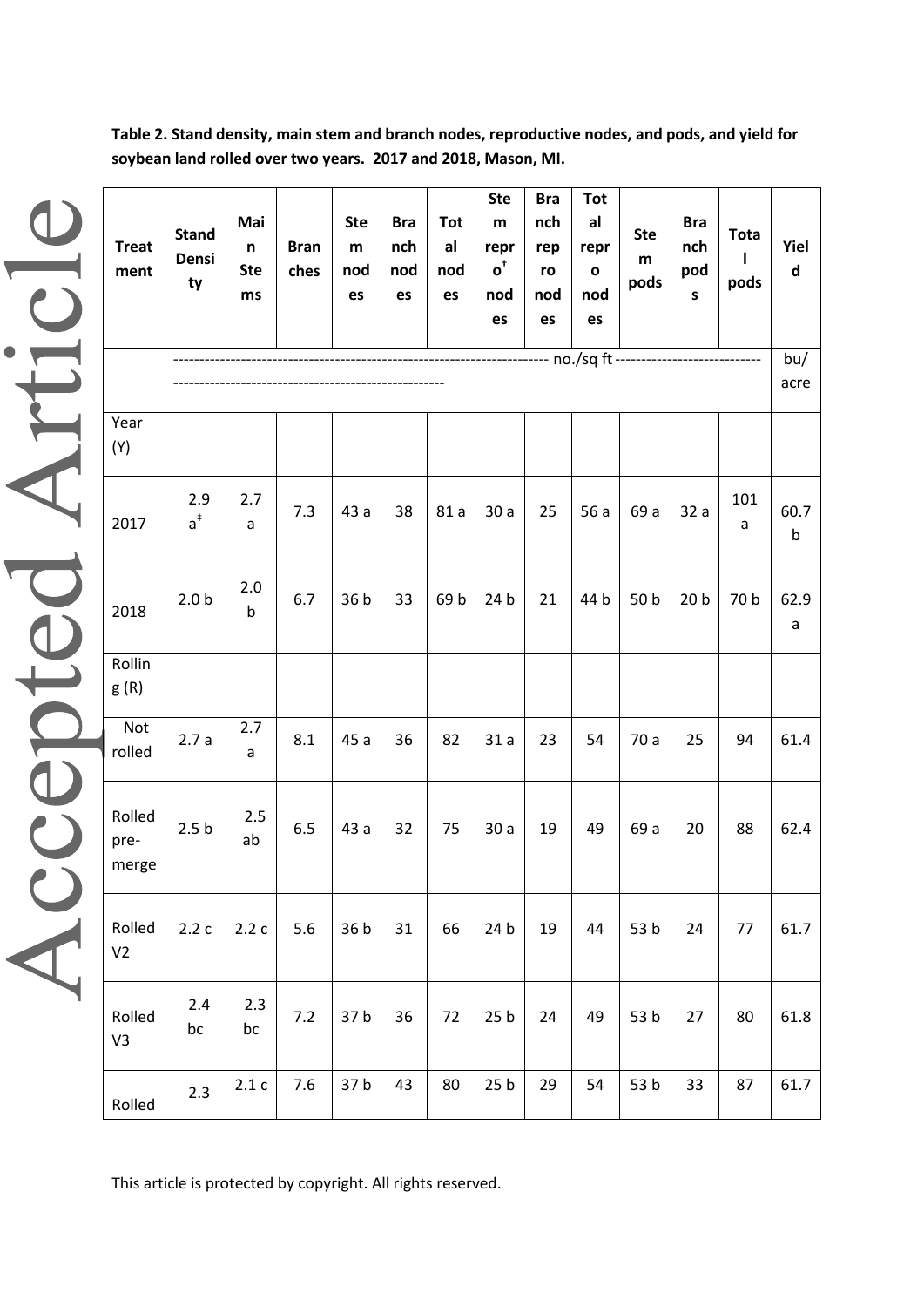| V <sub>4</sub> | bc          |              |             |                      |                |                |                |                |       |      |      |                |                |
|----------------|-------------|--------------|-------------|----------------------|----------------|----------------|----------------|----------------|-------|------|------|----------------|----------------|
| P > F          |             |              |             |                      |                |                |                |                |       |      |      |                |                |
| Year           | < 0.00      | < 0.0        | 0.27        | < 0.0                | 0.1            | 0.00           | < 0.0          | 0.1            | < 0.0 | &0.0 | 0.00 | < 0.0          | 0.00           |
|                | $\mathbf 1$ | 01           | $\mathbf 0$ | 01                   | 95             | $\overline{7}$ | 01             | 15             | 01    | 01   | 6    | 01             | $\overline{7}$ |
|                | < 0.00      | < 0.0        | 0.07        |                      | 0.3            | 0.14           | < 0.0          | 0.1            | 0.17  | 0.00 | 0.27 | 0.26           | 0.91           |
| Rollin<br>g    | $\mathbf 1$ | 01           | $\mathbf 1$ | 0.00<br>$\mathbf{1}$ | $00\,$         | 9              | 01             | 86             | 8     | 9    | 5    | $\overline{7}$ | $\mathbf{1}$   |
|                |             |              |             |                      |                |                |                |                |       |      |      |                |                |
| Y×             |             | 0.09         | 0.19        |                      | 0.2            | 0.29           | 0.06           | 0.3            | 0.58  | 0.21 | 0.43 | 0.56           | 0.09           |
| $\mathsf{R}$   | 0.043       | $\mathbf{1}$ | 6           | 0.17<br>8            | 77             | $\mathbf{1}$   | $\overline{3}$ | 84             | 9     | 6    | 3    | 3              | $\mathbf{1}$   |
|                |             |              |             |                      |                |                |                |                |       |      |      |                |                |
|                |             |              |             |                      |                |                |                |                |       |      |      |                |                |
| CV             | 8.8         | 12.5         | 28.7        | 14.3                 | 38.            | 19.6           | 15.6           | 44.            | 20.8  | 23.5 | 53.5 | 22.0           | 4.3            |
| (%)            |             |              |             |                      | $\overline{7}$ |                |                | $\overline{7}$ |       |      |      |                |                |
| $R^2$          | 0.89        | 0.79         | 0.61        | 0.69                 | 0.5            | 0.56           | 0.74           | 0.4            | 0.55  | 0.71 | 0.50 | 0.68           | 0.84           |
|                |             |              |             |                      | $\mathbf 0$    |                |                | 8              |       |      |      |                |                |
|                |             |              |             |                      |                |                |                |                |       |      |      |                |                |

 $t$  repro = reproductive nodes, nodes with at least one pod

‡ Means within a column followed by different letters differ at P<0.05 by protected LSMEANS test.

Accepted Article